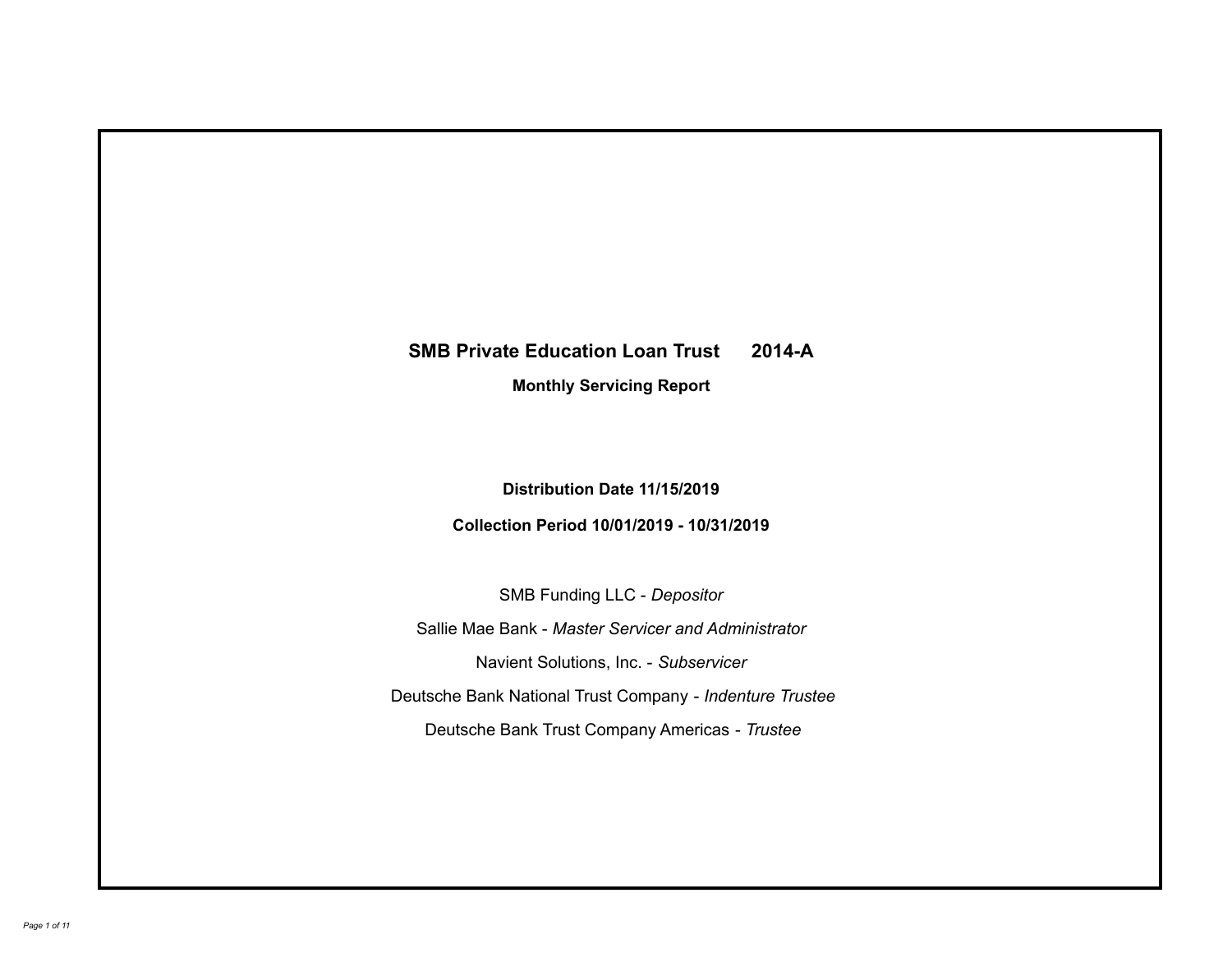| A | <b>Student Loan Portfolio Characteristics</b> |                                                 | 08/07/2014       | 09/30/2019       | 10/31/2019       |
|---|-----------------------------------------------|-------------------------------------------------|------------------|------------------|------------------|
|   | <b>Principal Balance</b>                      |                                                 | \$361,523,983.59 | \$178,287,661.62 | \$175,097,592.13 |
|   | Interest to be Capitalized Balance            |                                                 | 17,313,307.43    | 4, 142, 572.05   | 3,968,672.64     |
|   | Pool Balance                                  |                                                 | \$378,837,291.02 | \$182,430,233.67 | \$179,066,264.77 |
|   | Weighted Average Coupon (WAC)                 |                                                 | 7.81%            | 9.11%            | 8.94%            |
|   | Weighted Average Remaining Term               |                                                 | 138.29           | 165.72           | 166.37           |
|   | Number of Loans                               |                                                 | 33,555           | 16,621           | 16,334           |
|   | Number of Borrowers                           |                                                 | 26,651           | 13,162           | 12,930           |
|   | Pool Factor                                   |                                                 |                  | 0.481552999      | 0.472673280      |
|   |                                               | Since Issued Total Constant Prepayment Rate (1) |                  | 7.90%            | 7.92%            |
| B | <b>Debt Securities</b>                        | Cusip/Isin                                      | 10/15/2019       |                  | 11/15/2019       |
|   | A <sub>2</sub> A                              | 784456AB1                                       | \$20,158,170.02  |                  | \$18,985,820.11  |
|   | A <sub>2</sub> B                              | 784456AC9                                       | \$20,158,170.03  |                  | \$18,985,820.12  |
|   | A3                                            | 784456AD7                                       | \$50,000,000.00  |                  | \$50,000,000.00  |
|   | B                                             | 784456AE5                                       | \$36,000,000.00  |                  | \$36,000,000.00  |
|   | C                                             | 784456AF2                                       | \$42,000,000.00  |                  | \$42,000,000.00  |
|   |                                               |                                                 |                  |                  |                  |
| С | <b>Certificates</b>                           | Cusip/Isin                                      | 10/15/2019       |                  | 11/15/2019       |
|   | <b>Excess Distribution</b>                    | 784456105                                       | \$100,000.00     |                  | \$100,000.00     |
|   |                                               |                                                 |                  |                  |                  |
| D | <b>Account Balances</b>                       |                                                 | 10/15/2019       |                  | 11/15/2019       |
|   | Reserve Account Balance                       |                                                 | \$958,735.00     |                  | \$958,735.00     |
|   |                                               |                                                 |                  |                  |                  |
| E | <b>Asset / Liability</b>                      |                                                 | 10/15/2019       |                  | 11/15/2019       |
|   | Overcollateralization Percentage *            |                                                 | 30.76%           |                  | 30.77%           |
|   | Specified Overcollateralization Amount *      |                                                 | \$54,729,070.10  |                  | \$53,719,879.43  |
|   | Actual Overcollateralization Amount *         |                                                 | \$56,113,893.62  |                  | \$55,094,624.54  |

\* Based on the Rated debt securities (Class A and Class B Bonds)

(1) Since Issued Total CPR calculations found in monthly servicing reports issued on or prior to September 15, 2015 originally included loans that were removed from the pool by the sponsor because they became ineligible for the pool between the cut-off date and settlement date. On October 5, 2015, Since Issued Total CPR calculations were revised to exclude these loans and all prior monthly servicing reports were restated. For additional information, see 'Since Issued CPR Methodology' found on page 11 of this report.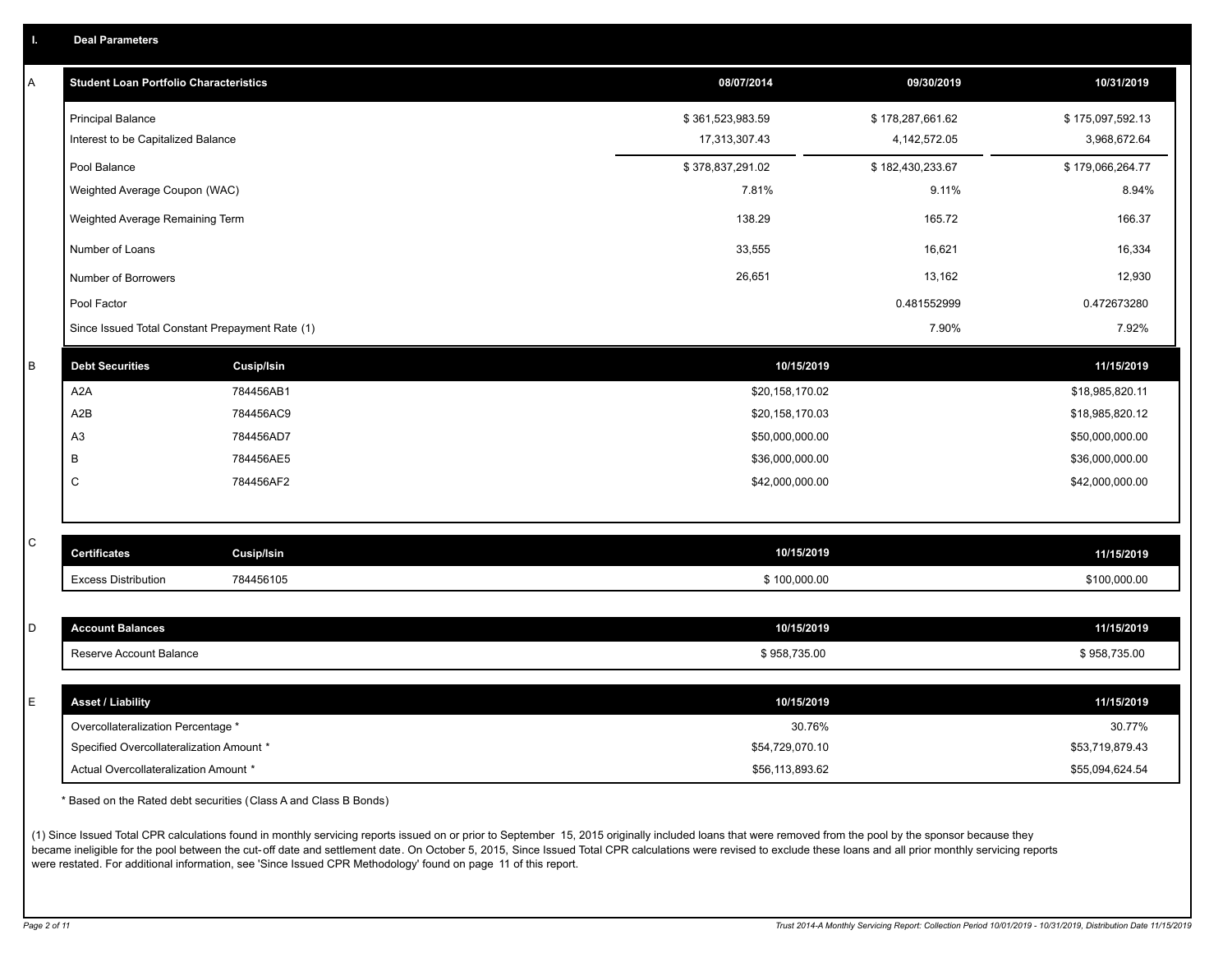### **II. 2014-A Trust Activity 10/01/2019 through 10/31/2019**

| <b>Borrower Principal</b><br>3,345,927.57                                       |  |
|---------------------------------------------------------------------------------|--|
| <b>Consolidation Activity Principal</b><br>0.00                                 |  |
| 0.00<br>Seller Principal Reimbursement                                          |  |
| 0.00<br>Servicer Principal Reimbursement                                        |  |
| 0.00<br>Delinquent Principal Purchases by Servicer                              |  |
| <b>Other Principal Deposits</b><br>0.00                                         |  |
| \$3,345,927.57<br><b>Total Principal Receipts</b>                               |  |
| В<br><b>Student Loan Interest Receipts</b>                                      |  |
| <b>Borrower Interest</b><br>1,003,530.88                                        |  |
| <b>Consolidation Activity Interest</b><br>0.00                                  |  |
| Seller Interest Reimbursement<br>0.00                                           |  |
| Servicer Interest Reimbursement<br>(331.87)                                     |  |
| 0.00<br>Delinquent Interest Purchases by Servicer                               |  |
| 8,711.50<br><b>Other Interest Deposits</b>                                      |  |
| \$1,011,910.51<br><b>Total Interest Receipts</b>                                |  |
| С<br><b>Recoveries on Realized Losses</b><br>\$32,444.58                        |  |
| D<br><b>Investment Income</b><br>\$6,763.87                                     |  |
| E.<br><b>Funds Borrowed from Next Collection Period</b><br>\$0.00               |  |
| F<br><b>Funds Repaid from Prior Collection Period</b><br>\$0.00                 |  |
| G<br>\$0.00<br>Loan Sale or Purchase Proceeds                                   |  |
| \$0.00<br>H<br>Initial Deposits to Collection Account                           |  |
| <b>Excess Transferred from Other Accounts</b><br>\$0.00                         |  |
| <b>Borrower Benefit Reimbursements</b><br>\$0.00<br>J                           |  |
| Κ<br><b>Gross Swap Receipt</b><br>\$0.00                                        |  |
| <b>Other Deposits</b><br>\$0.00<br>L                                            |  |
| <b>Other Fees Collected</b><br>М<br>\$0.00                                      |  |
| Ν<br><b>AVAILABLE FUNDS</b><br>\$4,397,046.53                                   |  |
| O<br>Non-Cash Principal Activity During Collection Period<br>\$155,858.08       |  |
| \$0.00<br>P<br>Aggregate Purchased Amounts by the Depositor, Servicer or Seller |  |
| Aggregate Loan Substitutions<br>\$0.00<br>Q                                     |  |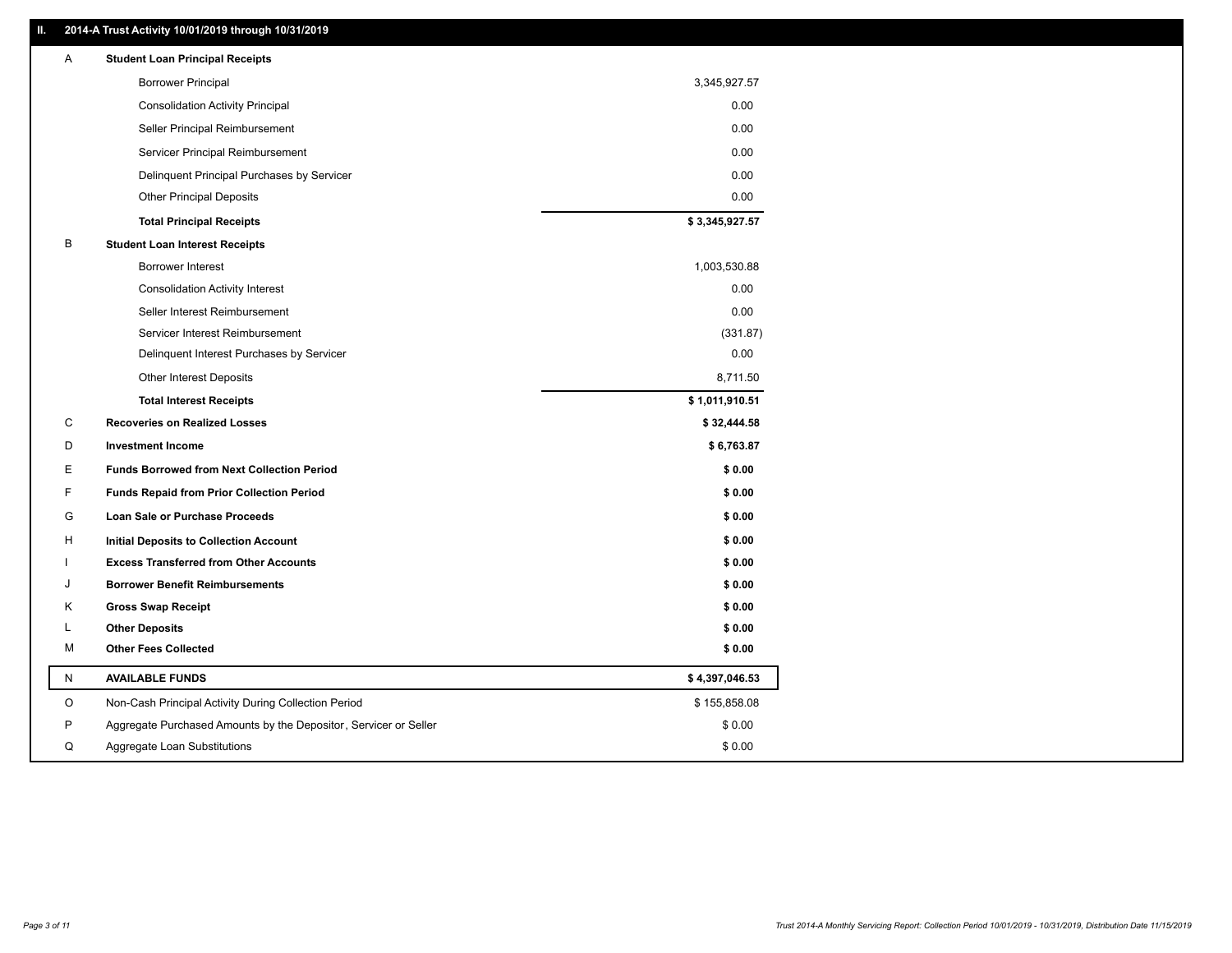|                   |                         |                          |         | 10/31/2019 |                  |                |                          |         | 09/30/2019 |                  |                |
|-------------------|-------------------------|--------------------------|---------|------------|------------------|----------------|--------------------------|---------|------------|------------------|----------------|
|                   |                         | <b>Wtd Avg</b><br>Coupon | # Loans | Principal  |                  | % of Principal | <b>Wtd Avg</b><br>Coupon | # Loans | Principal  |                  | % of Principal |
| INTERIM:          | IN SCHOOL               |                          | 9.86%   | 146        | \$1,886,056.60   | 1.053%         |                          | 10.18%  | 164        | \$2,080,570.10   | 1.140%         |
|                   | <b>GRACE</b>            |                          | 9.74%   | 132        | \$1,888,291.18   | 1.055%         |                          | 9.78%   | 122        | \$1,774,539.50   | 0.973%         |
|                   | <b>DEFERMENT</b>        |                          | 9.93%   | 903        | \$11,802,438.45  | 6.591%         |                          | 10.08%  | 911        | \$12,104,659.35  | 6.635%         |
| <b>REPAYMENT:</b> | <b>CURRENT</b>          |                          | 8.75%   | 14,092     | \$149,175,667.91 | 83.308%        |                          | 8.93%   | 14,302     | \$150,662,465.75 | 82.586%        |
|                   | 31-60 DAYS DELINQUENT   |                          | 9.84%   | 243        | \$2,967,955.37   | 1.657%         |                          | 9.63%   | 259        | \$3,256,688.19   | 1.785%         |
|                   | 61-90 DAYS DELINQUENT   |                          | 9.46%   | 143        | \$1,865,022.48   | 1.042%         |                          | 9.54%   | 142        | \$2,096,817.03   | 1.149%         |
|                   | 91-120 DAYS DELINQUENT  |                          | 10.07%  | 84         | \$1,245,755.59   | 0.696%         |                          | 10.05%  | 117        | \$1,622,475.68   | 0.889%         |
|                   | 121-150 DAYS DELINQUENT |                          | 10.38%  | 83         | \$1,084,958.79   | 0.606%         |                          | 10.36%  | 55         | \$768,092.42     | 0.421%         |
|                   | 151-180 DAYS DELINQUENT |                          | 9.69%   | 46         | \$662,337.20     | 0.370%         |                          | 10.17%  | 61         | \$779,787.83     | 0.427%         |
|                   | > 180 DAYS DELINQUENT   |                          | 10.39%  | 48         | \$679,930.15     | 0.380%         |                          | 10.82%  | 48         | \$919,682.77     | 0.504%         |
|                   | <b>FORBEARANCE</b>      |                          | 9.79%   | 414        | \$5,807,851.05   | 3.243%         |                          | 9.99%   | 440        | \$6,364,455.05   | 3.489%         |
| <b>TOTAL</b>      |                         |                          |         | 16,334     | \$179,066,264.77 | 100.00%        |                          |         | 16,621     | \$182,430,233.67 | 100.00%        |

Percentages may not total 100% due to rounding \*

\*\* Smart Option Interest Only loans and \$25 Fixed Payment loans classified as in repayment whether student borrowers are in school, in grace, in deferment or required to make full principal and interest payments on their l

\*\*\* To conform with company standard reporting these sections now include Princial and Interest Accrued to Capitalize.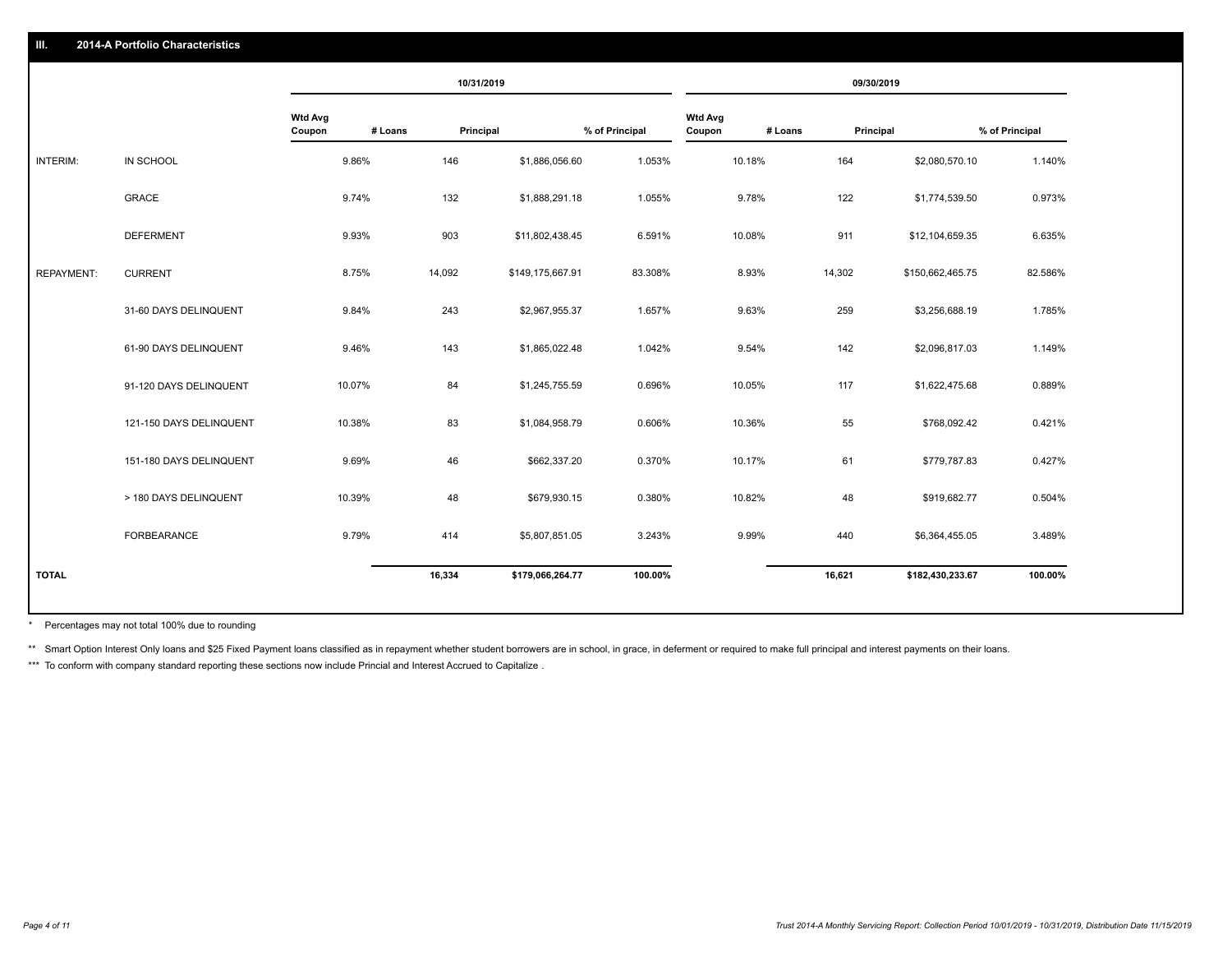|                                                         | 10/31/2019       | 9/30/2019        |
|---------------------------------------------------------|------------------|------------------|
| Pool Balance                                            | \$179,066,264.77 | \$182,430,233.67 |
| Total # Loans                                           | 16,334           | 16,621           |
| Total # Borrowers                                       | 12,930           | 13,162           |
| Weighted Average Coupon                                 | 8.94%            | 9.11%            |
| Weighted Average Remaining Term                         | 166.37           | 165.72           |
| Percent of Pool - Cosigned                              | 93.7%            | 93.7%            |
| Percent of Pool - Non Cosigned                          | 6.4%             | 6.3%             |
| Borrower Interest Accrued for Period                    | \$1,349,051.43   | \$1,342,829.01   |
| Outstanding Borrower Interest Accrued                   | \$5,325,373.48   | \$5,568,567.30   |
| Gross Principal Realized Loss - Periodic *              | \$382,364.95     | \$174,720.64     |
| Gross Principal Realized Loss - Cumulative *            | \$14,716,944.71  | \$14,334,579.76  |
| Delinquent Principal Purchased by Servicer - Periodic   | \$0.00           | \$0.00           |
| Delinquent Principal Purchased by Servicer - Cumulative | \$0.00           | \$0.00           |
| Recoveries on Realized Losses - Periodic                | \$32,444.58      | \$35,970.12      |
| Recoveries on Realized Losses - Cumulative              | \$1,304,826.66   | \$1,272,382.08   |
| Net Losses - Periodic                                   | \$349,920.37     | \$138,750.52     |
| Net Losses - Cumulative                                 | \$13,412,118.05  | \$13,062,197.68  |
| <b>Cumulative Gross Defaults</b>                        | \$14,716,944.71  | \$14,334,579.76  |
| Change in Gross Defaults                                | \$382,364.95     | \$174,720.64     |
| Non-Cash Principal Activity - Capitalized Interest      | \$538,417.32     | \$346,296.36     |
| Since Issued Total Constant Prepayment Rate (CPR) (1)   | 7.92%            | 7.90%            |
| <b>Loan Substitutions</b>                               | \$0.00           | \$0.00           |
| <b>Cumulative Loan Substitutions</b>                    | \$0.00           | \$0.00           |
| <b>Unpaid Master Servicing Fees</b>                     | \$0.00           | \$0.00           |
| <b>Unpaid Sub-Servicing Fees</b>                        | \$0.00           | \$0.00           |
| <b>Unpaid Administration Fees</b>                       | \$0.00           | \$0.00           |
| Unpaid Carryover Master Servicing Fees                  | \$0.00           | \$0.00           |
| Unpaid Carryover Sub-Servicing Fees                     | \$0.00           | \$0.00           |
| Note Interest Shortfall                                 | \$0.00           | \$0.00           |

\* In accordance with the Sub-Servicer's current policies and procedures, after September 1, 2017 loans subject to bankruptcy claims generally will not be reported as a charged- off unless and until they are delinquent for

(1) Since Issued Total CPR calculations found in monthly servicing reports issued on or prior to September 15, 2015 originally included loans that were removed from the pool by the sponsor because they became ineligible fo between the cut-off date and settlement date. On October 5, 2015, Since Issued Total CPR calculations were revised to exclude these loans and all prior monthly servicing reports were restated. For additional information, s CPR Methodology' found on page 11 of this report.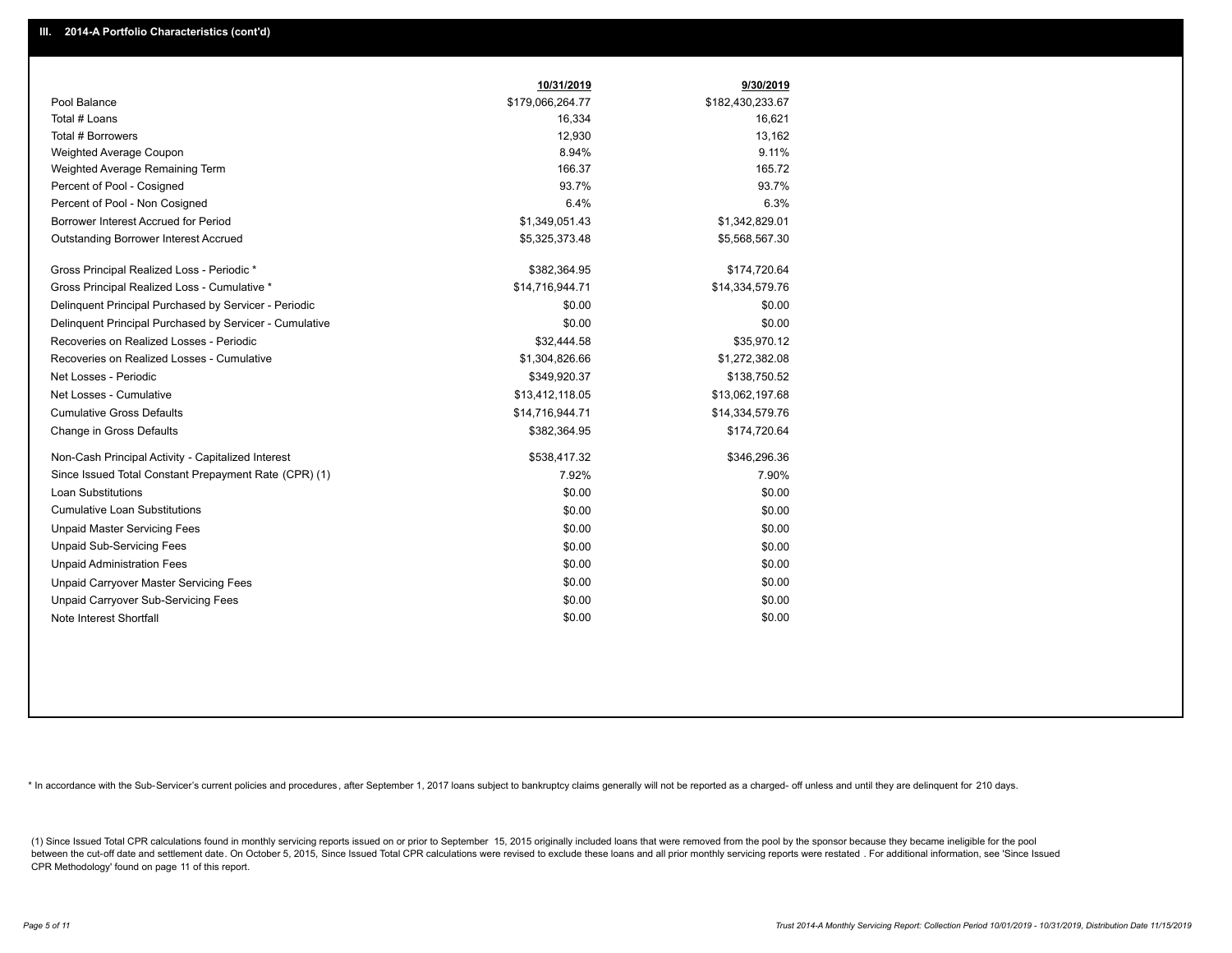## **IV. 2014-A Portfolio Statistics by Loan Program**

|                                                        | Weighted<br><b>Average Coupon</b> | # LOANS | <b>\$ AMOUNT</b> | $%$ *    |
|--------------------------------------------------------|-----------------------------------|---------|------------------|----------|
| - Smart Option Deferred Loans                          | 9.27%                             | 8,028   | \$89,244,018.13  | 49.839%  |
| - Smart Option Fixed Pay Loans                         | 8.90%                             | 4,751   | \$63,462,478.46  | 35.441%  |
| - Smart Option Interest-Only Loans                     | 7.89%                             | 3,555   | \$26,359,768.18  | 14.721%  |
| Other Loan Programs                                    | 0.00%                             | 0.00    | \$0.00           | 0.000%   |
| <b>Total</b>                                           | 8.94%                             | 16,334  | \$179,066,264.77 | 100.000% |
| Prime Indexed Loans -- Monthly Reset Adjustable        |                                   |         | \$0.00           |          |
| Prime Indexed Loans -- Monthly Reset Non-Adjustable    |                                   |         | \$0.00           |          |
| Prime Indexed Loans -- Quarterly Reset Adjustable      |                                   |         | \$0.00           |          |
| Prime Indexed Loans -- Quarterly Reset Non-Adjustable  |                                   |         | \$0.00           |          |
| Prime Indexed Loans -- Annual Reset                    |                                   |         | \$0.00           |          |
| <b>T-Bill Indexed Loans</b>                            |                                   |         | \$0.00           |          |
| <b>Fixed Rate Loans</b>                                |                                   |         | \$23,944,704.65  |          |
| <b>LIBOR Indexed Loans</b>                             |                                   |         | \$155,121,560.12 |          |
|                                                        |                                   |         |                  |          |
| * Note: Percentages may not total 100% due to rounding |                                   |         |                  |          |

To conform with company standard reporting these sections now include Princial and Interest Accrued to Capitalize .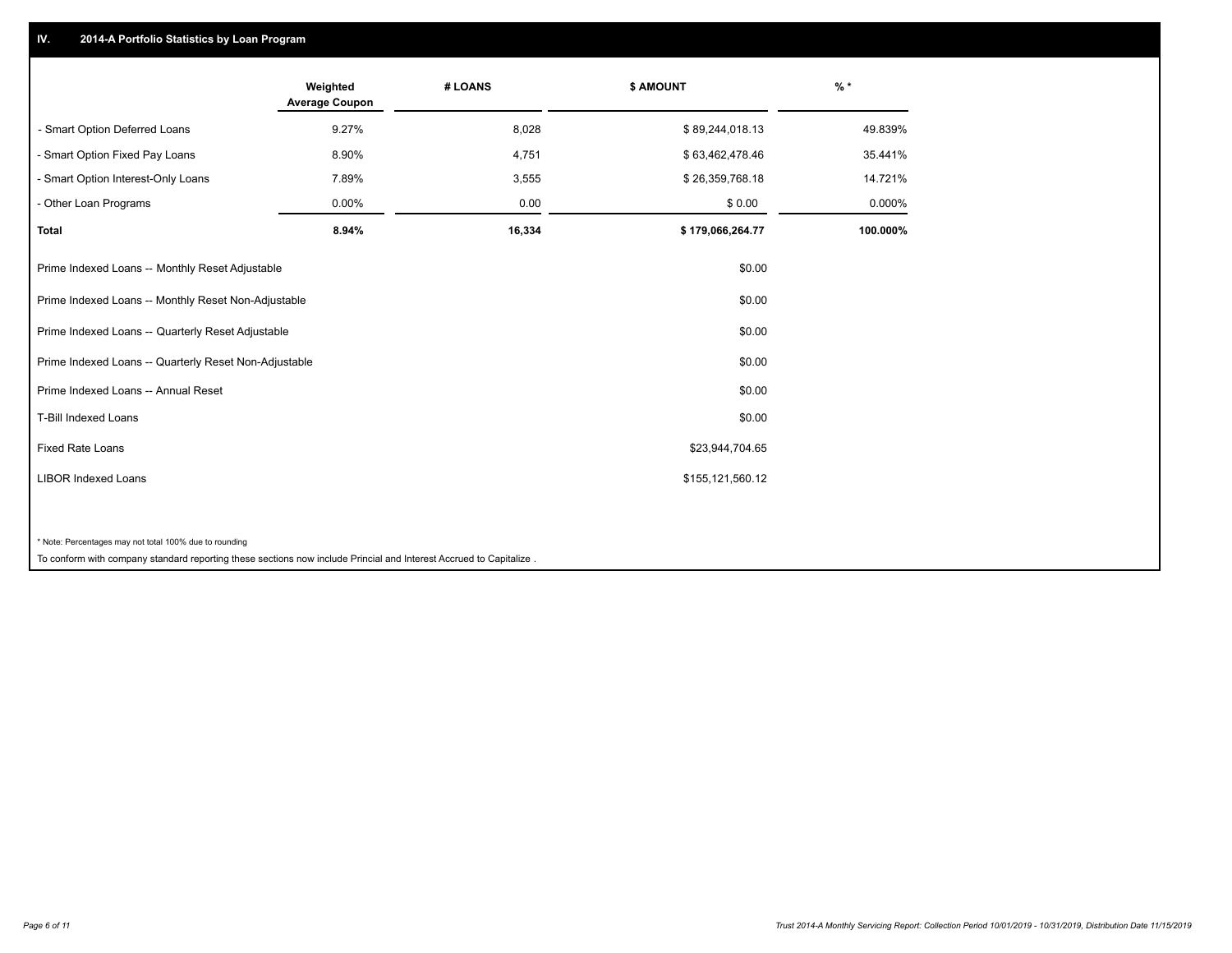| v. | 2014-A Reserve Account and Principal Distribution Calculations                                                                                                                                     |                  |  |
|----|----------------------------------------------------------------------------------------------------------------------------------------------------------------------------------------------------|------------------|--|
| А. | <b>Reserve Account</b>                                                                                                                                                                             |                  |  |
|    | Specified Reserve Account Balance                                                                                                                                                                  | \$958,735.00     |  |
|    | Actual Reserve Account Balance                                                                                                                                                                     | \$958,735.00     |  |
| В. | <b>Principal Distribution Amount</b>                                                                                                                                                               |                  |  |
|    | Class A Notes Outstanding<br>i.                                                                                                                                                                    | \$90,316,340.05  |  |
|    | Pool Balance<br>ii.                                                                                                                                                                                | \$179,066,264.77 |  |
|    | First Priority Principal Distribution Amount (i - ii)<br>iii.                                                                                                                                      | \$0.00           |  |
|    | Class A and B Notes Outstanding<br>iv.                                                                                                                                                             | \$126,316,340.05 |  |
|    | First Priority Principal Distribution Amount<br>v.                                                                                                                                                 | \$0.00           |  |
|    | Pool Balance<br>vi.                                                                                                                                                                                | \$179,066,264.77 |  |
|    | Specified Overcollateralization Amount<br>vii.                                                                                                                                                     | \$53,719,879.43  |  |
|    | viii. Regular Principal Distribution Amount (iv - v) - (vi - vii)                                                                                                                                  | \$969,954.71     |  |
|    |                                                                                                                                                                                                    |                  |  |
|    | Notes Outstanding<br>ix.                                                                                                                                                                           | \$168,316,340.05 |  |
|    | First Priority Principal Distribution Amount<br>х.                                                                                                                                                 | \$0.00           |  |
|    | Regular Principal Distribution Amount<br>xi.                                                                                                                                                       | \$969,954.71     |  |
|    | Available Funds (after payment of waterfall items A through J) *<br>xii.                                                                                                                           | \$2,749,490.22   |  |
|    | xiii. Additional Principal Distribution Amount (min(ix - x - xi, xiii))                                                                                                                            | \$1,374,745.11   |  |
|    | * Represents 50% of value if the principal balance of the notes is greater than 10% of initial principal balance of the notes or the Class A and Class B note are reduced to 0, otherwise the full |                  |  |

value is shown.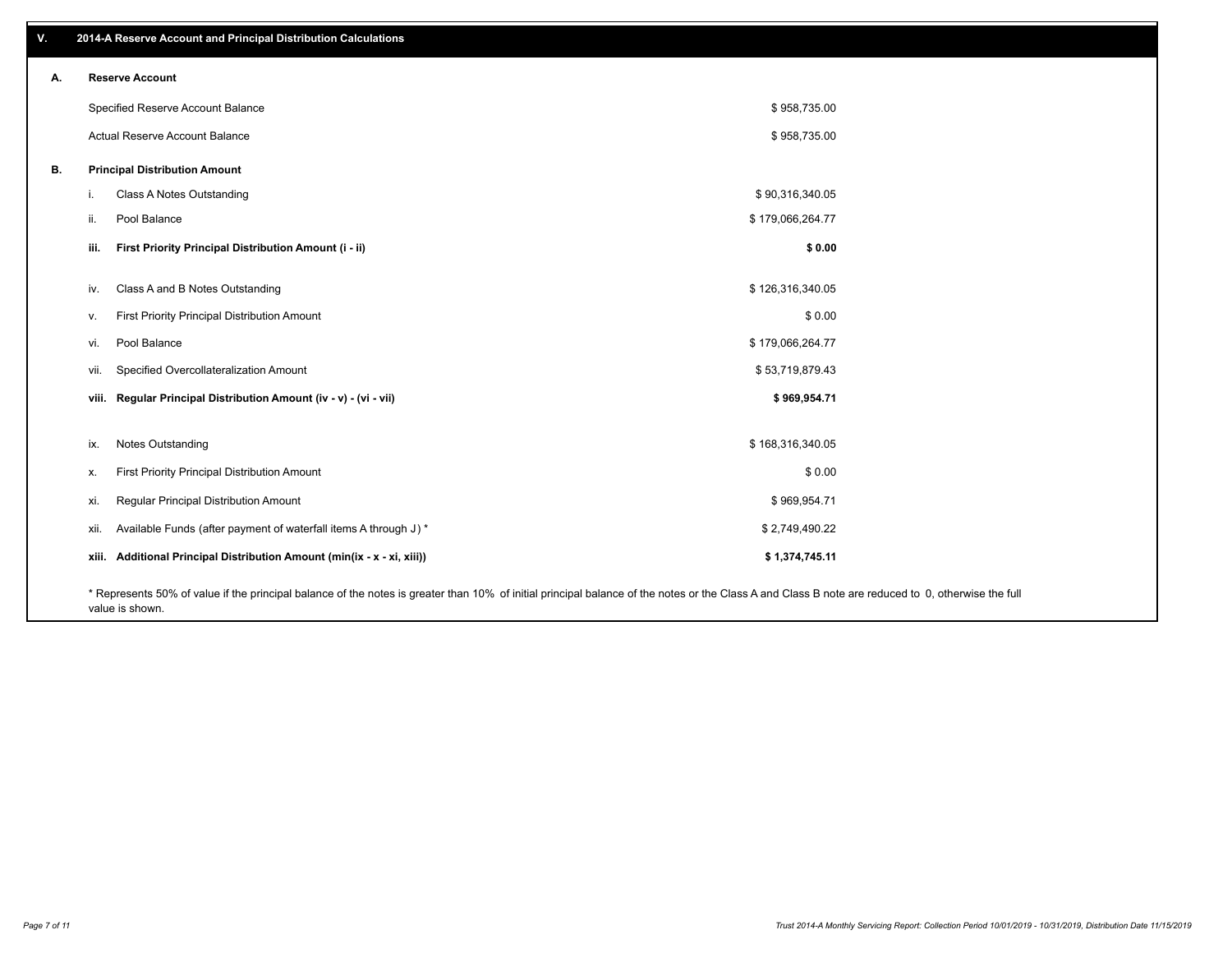|                                                                                                                                                                                                     | Paid             | <b>Funds Balance</b> |
|-----------------------------------------------------------------------------------------------------------------------------------------------------------------------------------------------------|------------------|----------------------|
| <b>Total Available Funds</b>                                                                                                                                                                        |                  | \$4,397,046.53       |
| <b>Trustee Fees</b><br>A                                                                                                                                                                            | \$15,000.00      | \$4,382,046.53       |
| B<br>i. Master Servicing Fees                                                                                                                                                                       | \$7,488.27       | \$4,374,558.26       |
| ii. Sub-Servicing Fees                                                                                                                                                                              | \$119,095.10     | \$4,255,463.16       |
| C<br>i. Administration Fees                                                                                                                                                                         | \$6,667.00       | \$4,248,796.16       |
| ii. Unreimbursed Administrator Advances plus any Unpaid                                                                                                                                             | \$0.00           | \$4,248,796.16       |
| D<br>Class A Noteholders Interest Distribution Amount                                                                                                                                               | \$251,851.23     | \$3,996,944.93       |
| Е<br>First Priority Principal Payment                                                                                                                                                               | \$0.00           | \$3,996,944.93       |
| F<br>Class B Noteholders Interest Distribution Amount                                                                                                                                               | \$120,000.00     | \$3,876,944.93       |
| G<br>Class C Noteholders Interest Distribution Amount                                                                                                                                               | \$157,500.00     | \$3,719,444.93       |
| Reinstatement Reserve Account<br>H                                                                                                                                                                  | \$0.00           | \$3,719,444.93       |
| $\mathbf{L}$<br>Regular Principal Distribution                                                                                                                                                      | \$969,954.71     | \$2,749,490.22       |
| J<br>i. Carryover Master Servicing Fees                                                                                                                                                             | \$0.00           | \$2,749,490.22       |
| ii. Carryover Sub-servicing Fees                                                                                                                                                                    | \$0.00           | \$2,749,490.22       |
| Κ<br>Additional Principal Distribution Amount                                                                                                                                                       | \$1,374,745.11   | \$1,374,745.11       |
| L<br>Unpaid Expenses of Trustee                                                                                                                                                                     | \$0.00           | \$1,374,745.11       |
|                                                                                                                                                                                                     |                  |                      |
| M<br>Unpaid Expenses of Administrator                                                                                                                                                               | \$0.00           | \$1,374,745.11       |
| Remaining Funds to the Excess Distribution Certificateholder<br>N                                                                                                                                   | \$1,374,745.11   | \$0.00               |
| <b>Waterfall Conditions</b>                                                                                                                                                                         |                  |                      |
| <b>Class C Noteholders' Interest Distribution Condition</b><br>А.                                                                                                                                   |                  |                      |
| Pool Balance<br>i.                                                                                                                                                                                  | \$179,066,264.77 |                      |
| Class A and B Notes Outstanding<br>ii.                                                                                                                                                              | \$126,316,340.05 |                      |
| Class C Noteholders' Interest Distribution Ratio (i / ii)<br>iii.                                                                                                                                   | 141.76%          |                      |
| iv.<br>Minimum Ratio                                                                                                                                                                                | 110.00%          |                      |
| Is the Class C Noteholders' Interest Distribution Condition Satisfied (iii > iv)<br>٧.                                                                                                              | Y                |                      |
|                                                                                                                                                                                                     |                  |                      |
| Note: If the Class C Noteholders' Interest Distribution Condition is satisfied then the amount of interest accrued at the Class C Rate for the Accrual Period is Released on the distribution Date. |                  |                      |
|                                                                                                                                                                                                     |                  |                      |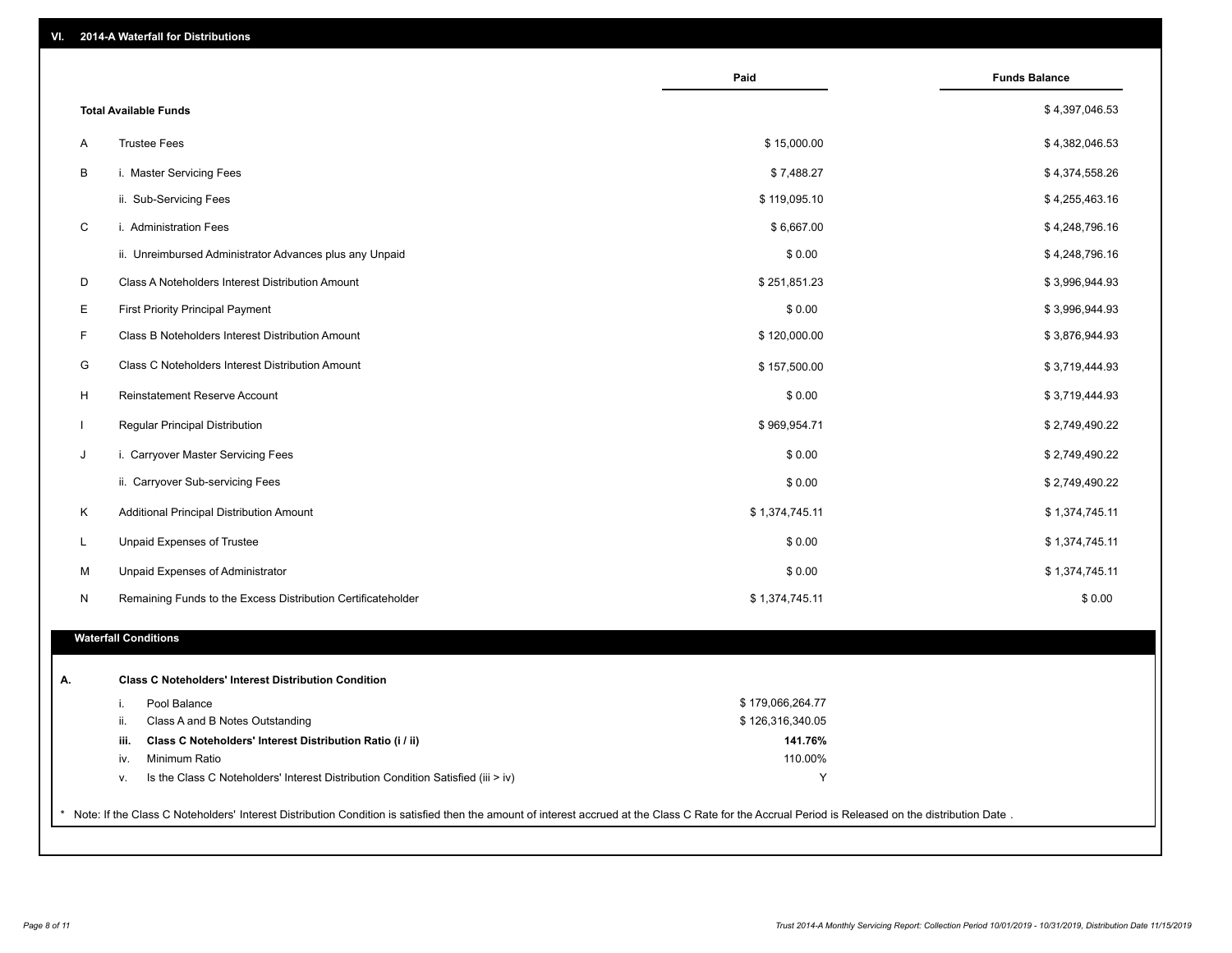| <b>Distribution Amounts</b>                                |                         |                         |                         |
|------------------------------------------------------------|-------------------------|-------------------------|-------------------------|
|                                                            | A <sub>2</sub> A        | A <sub>2</sub> B        | A3                      |
| Cusip/Isin                                                 | 784456AB1               | 784456AC9               | 784456AD7               |
| <b>Beginning Balance</b>                                   | \$20,158,170.02         | \$20,158,170.03         | \$50,000,000.00         |
| Index                                                      | <b>FIXED</b>            | <b>LIBOR</b>            | <b>LIBOR</b>            |
| Spread/Fixed Rate                                          | 3.05%                   | 1.15%                   | 1.50%                   |
| Record Date (Days Prior to Distribution)                   | 1 NEW YORK BUSINESS DAY | 1 NEW YORK BUSINESS DAY | 1 NEW YORK BUSINESS DAY |
| <b>Accrual Period Begin</b>                                | 10/15/2019              | 10/15/2019              | 10/15/2019              |
| <b>Accrual Period End</b>                                  | 11/15/2019              | 11/15/2019              | 11/15/2019              |
| Daycount Fraction                                          | 0.08333333              | 0.08611111              | 0.08611111              |
| Interest Rate*                                             | 3.05000%                | 3.07125%                | 3.42125%                |
| <b>Accrued Interest Factor</b>                             | 0.002541667             | 0.002644687             | 0.002946076             |
| <b>Current Interest Due</b>                                | \$51,235.35             | \$53,312.06             | \$147,303.82            |
| Interest Shortfall from Prior Period Plus Accrued Interest | $\mathsf{\$}$ -         | $$ -$                   | $\mathsf{\$}$ -         |
| <b>Total Interest Due</b>                                  | \$51,235.35             | \$53,312.06             | \$147,303.82            |
| <b>Interest Paid</b>                                       | \$51,235.35             | \$53,312.06             | \$147,303.82            |
| Interest Shortfall                                         | $\frac{1}{2}$           | $\frac{1}{2}$           | $$ -$                   |
| <b>Principal Paid</b>                                      | \$1,172,349.91          | \$1,172,349.91          | $$ -$                   |
| <b>Ending Principal Balance</b>                            | \$18,985,820.11         | \$18,985,820.12         | \$50,000,000.00         |
| Paydown Factor                                             | 0.017240440             | 0.017240440             | 0.000000000             |
| <b>Ending Balance Factor</b>                               | 0.279203237             | 0.279203237             | 1.000000000             |

\* Pay rates for Current Distribution. For the interest rates applicable to the next distribution date, please see https://www.salliemae.com/about/investors/data/SMBabrate.txt.

**VII. 2014-A Distributions**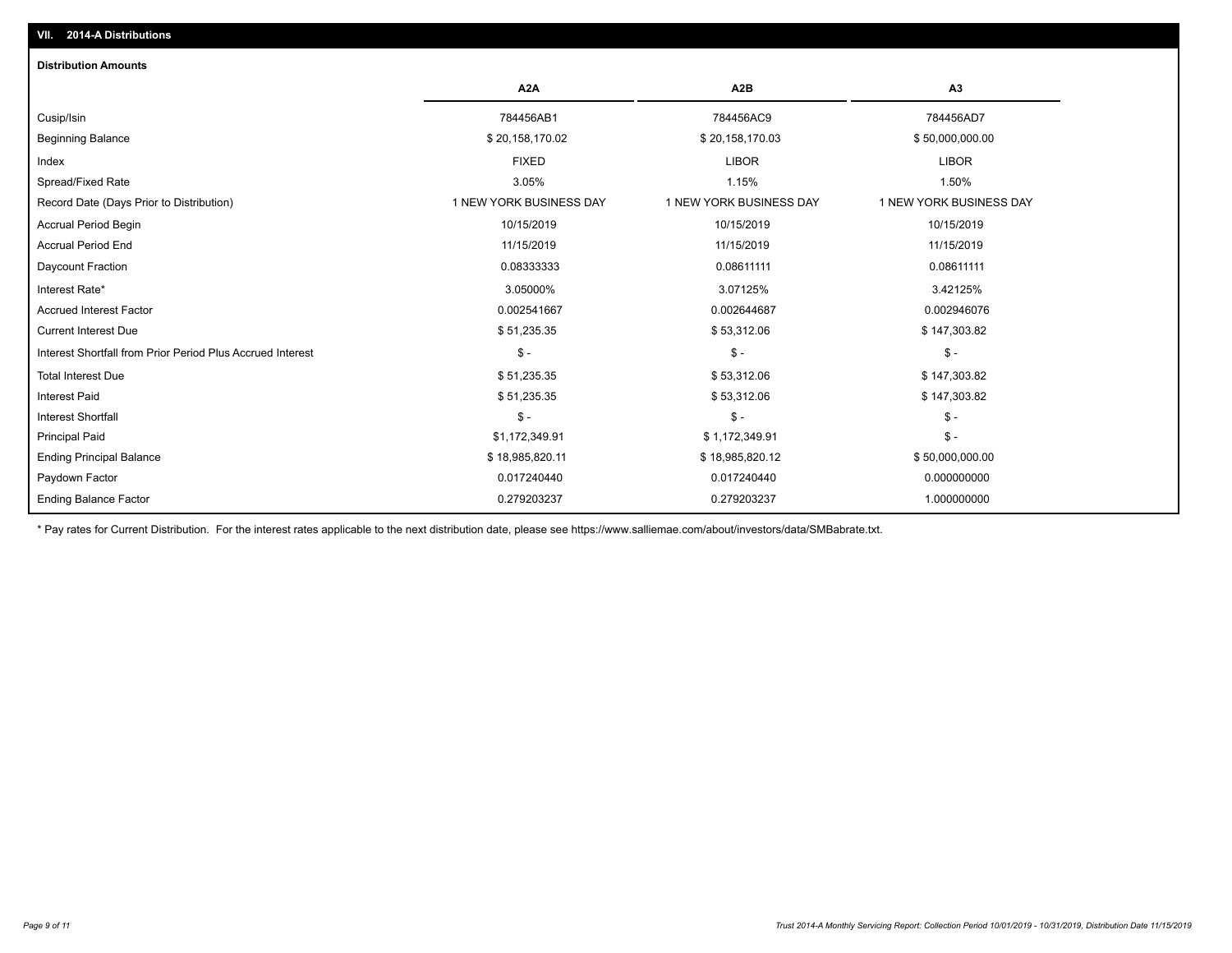| <b>Distribution Amounts</b>                                |                         |                         |
|------------------------------------------------------------|-------------------------|-------------------------|
|                                                            | в                       | C                       |
| Cusip/Isin                                                 | 784456AE5               | 784456AF2               |
| <b>Beginning Balance</b>                                   | \$36,000,000.00         | \$42,000,000.00         |
| Index                                                      | <b>FIXED</b>            | <b>FIXED</b>            |
| Spread/Fixed Rate                                          | 4.00%                   | 4.50%                   |
| Record Date (Days Prior to Distribution)                   | 1 NEW YORK BUSINESS DAY | 1 NEW YORK BUSINESS DAY |
| <b>Accrual Period Begin</b>                                | 10/15/2019              | 10/15/2019              |
| <b>Accrual Period End</b>                                  | 11/15/2019              | 11/15/2019              |
| Daycount Fraction                                          | 0.08333333              | 0.08333333              |
| Interest Rate*                                             | 4.00000%                | 4.50000%                |
| <b>Accrued Interest Factor</b>                             | 0.003333333             | 0.003750000             |
| <b>Current Interest Due</b>                                | \$120,000.00            | \$157,500.00            |
| Interest Shortfall from Prior Period Plus Accrued Interest | $\mathsf{\$}$ -         | $\frac{1}{2}$           |
| <b>Total Interest Due</b>                                  | \$120,000.00            | \$157,500.00            |
| <b>Interest Paid</b>                                       | \$120,000.00            | \$157,500.00            |
| <b>Interest Shortfall</b>                                  | $\mathcal{S}$ -         | $\frac{1}{2}$           |
| <b>Principal Paid</b>                                      | $\mathsf{\$}$ -         | $$ -$                   |
| <b>Ending Principal Balance</b>                            | \$36,000,000.00         | \$42,000,000.00         |
| Paydown Factor                                             | 0.000000000             | 0.000000000             |
| <b>Ending Balance Factor</b>                               | 1.000000000             | 1.000000000             |

\* Pay rates for Current Distribution. For the interest rates applicable to the next distribution date, please see https://www.salliemae.com/about/investors/data/SMBabrate.txt.

**VII. 2014-A Distributions**